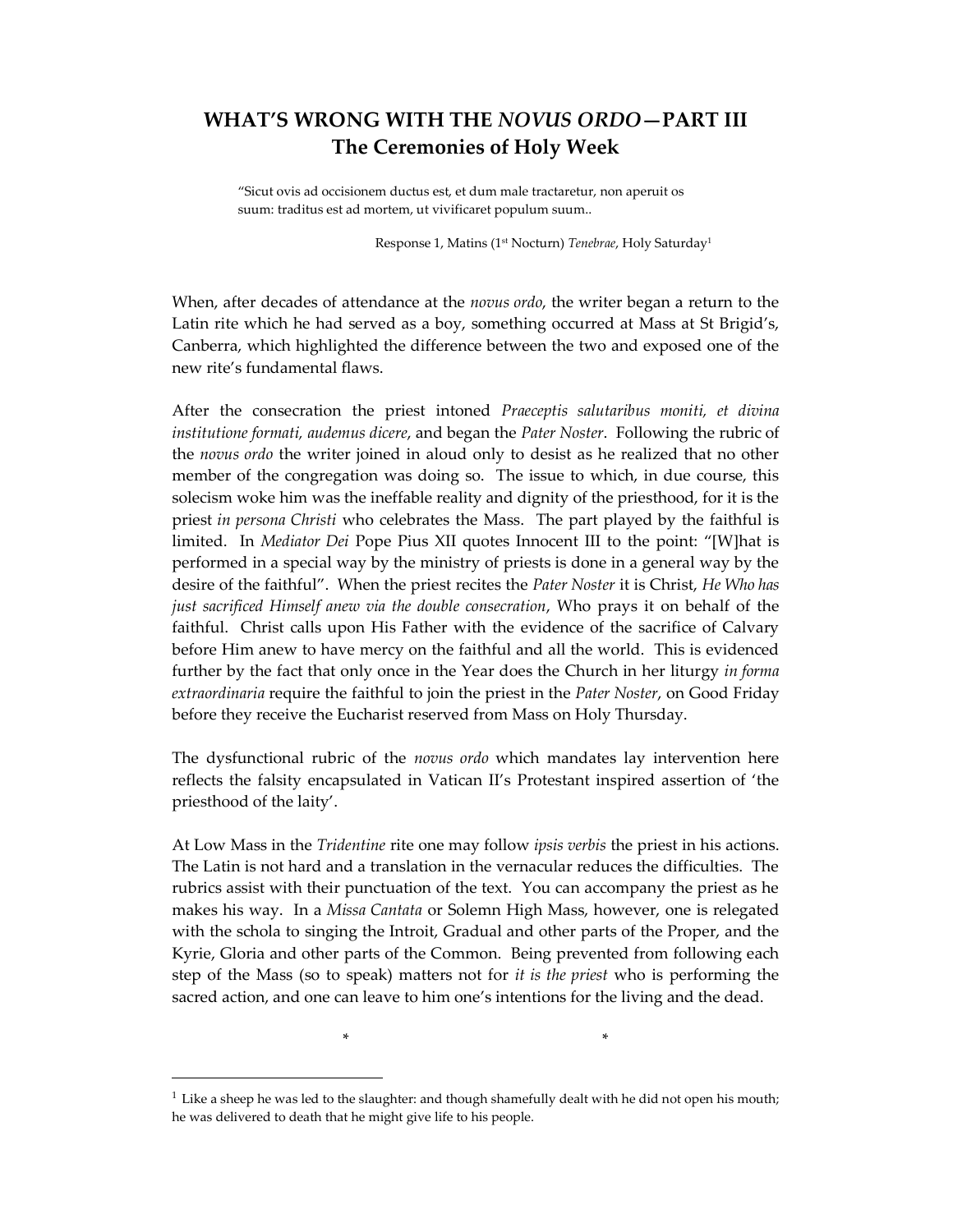Nothing demonstrates so vividly the shortcomings of the novus ordo as the banality of its celebration of Holy Week, the most critical passage in the Church's liturgical year. The pomp that marks the original rite in Latin and the manner in which it fills the days of the Easter Triduum contrast dramatically with the diminution of ceremony, the shifting texts and the optional shortenings that characterise the novus ordo.

## Palm Sunday Ceremonies

In the forma extraordinaria the long Gospel passage is fixed; it is that of St Matthew. The threefold division of the voices (reflected, in bland recitation, in the novus ordo) of Christ, of the Narrator, and of all the other players in the passage related (the Other voices) is observed in the drama of what is sung. The Narrator observes a middle tone suitable to narrative; Christ speaks, or responds, in a lower tone, the pitch of reason and counsel. The Other voices take a higher tone, the pitch at which anger, regret and sorrow are expressed. By exciting the emotions in this way the Church enhances the effects of the narrative upon the faithful who attend. There is one other difference to the protocol introduced with the novus ordo. The three are faced, not towards the faithful—as if performing for an audience—but at ninety degrees to the altar (and nave).

## Tenebrae

-

On the mornings of Holy Thursday, Good Friday and Holy Saturday, priests, deacons and choir sing the Offices of Matins and Lauds, the Tenebrae, with great solemnity.<sup>2</sup> The psalms of *Matins* are interspersed with nine Lessons, three after every three of the psalms, the most celebrated of which (the first three each day) are taken from the Lamentations of Jeremiah. The cantor sings them from the centre of the apse facing towards the altar. The nine psalms of Matins and the five of Lauds proceed without Gloria Patri in the presence of an elevated candelabrum whose fifteen candles are extinguished one by one as the psalms are completed until one alone remains. All other lights including those on the altar are extinguished as the Benedictus (Canticle of Zachary) is sung at the close of Lauds. After the final antiphon all kneel and sing—

Christus factus est pro nobis obediens usque ad mortem.<sup>3</sup>

The Pater Noster is then said silently after which the celebrant recites, in sombre voice, the final prayer—

Respice, quaesumus Domine, super hanc familiam tuam, pro qua Dominus noster Jesus Christus non dubitavit minibus tradi nocentium et Crucis subire tormentum. (then silently, Qui tecum vivit et regnat in unitate...)<sup>4</sup>

<sup>&</sup>lt;sup>2</sup> In this they follow the direction of Pius XII that these offices are not to be anticipated by being sung on the evening of the previous day (Maxima Redemptionis, November 16, 1955). It is asserted that this directive has detracted from the setting that demands that *Tenebrae* (lit. 'darkness', or 'night') should be sung at night. The complaint lacks logic. Nothing prevents them being sung between 3.30 or 4.00 am and dawn, the proper time for Lauds.

<sup>&</sup>lt;sup>3</sup> On Friday there is added: Mortem autem crucis. On Saturday there is added further: *propter quod et* Deus exaltavit illum et dedit illi nomen quod est super omne nomen.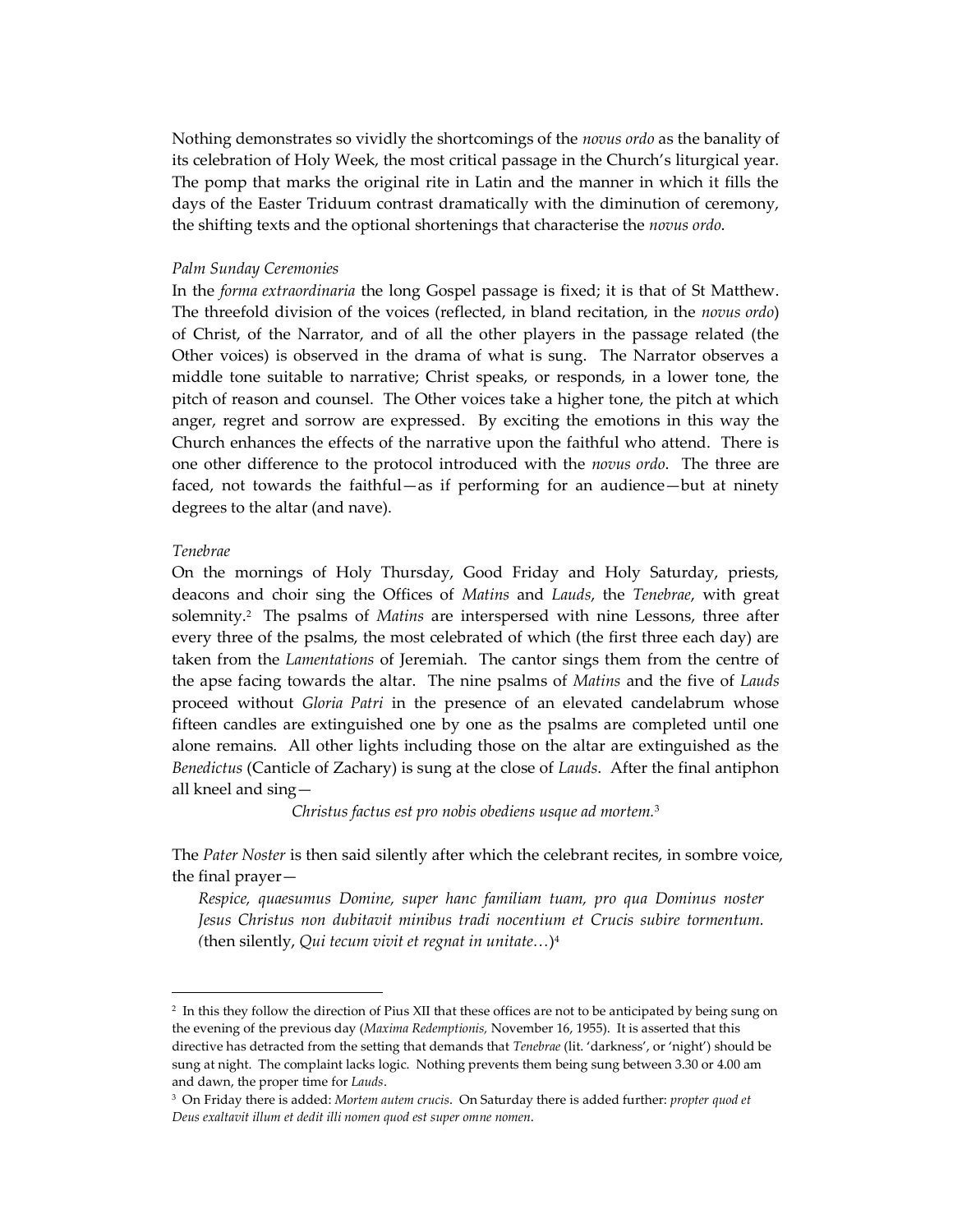The ceremony closes dramatically with the *Strepitus*. Every participant joins in thumping the pew and stamping his feet to produce a sound symbolising the earthquake that accompanied the death of Our Blessed Lord.

After this all depart in silence.

## Good Friday Ceremonies

-

The Gospel sung is that of St John (retained in the *novus ordo*). As on Palm Sunday the voices are heard at their respective pitches. Again the three are faced across the nave as they sing. After this, for the one and only time in the liturgical Year, the celebrant priest intones The Great Intercessions which address every possible intention. This is the only day of the Year (if one takes Holy Saturday as blended with its midnight celebration) when Mass is not said—that is, when Christ does not intercede for the faithful and for all the world in the repetition of His sacrifice. It is the only day of the Year in which prayers of the faithful are offered.



After the frightful fire on Monday in Holy Week in Notre Dame de Paris what remains? The altar on which for 800 years the immemorial sacrifice was celebrated, until the advent of the novus ordo.

 $\star$ 

The loss of the celebration of the *Tenebrae* connived at by the reformers under Paul VI has led many in the *novus ordo* to try and fill the lacunae. Typical of such attempts was a proto-liturgy at the Cathedral of St Patrick in the Sydney suburb of Parramatta<sup>5</sup> on the evening of Monday, April 15, 2019, presided over by the Bishop, Vincent Long. Despite its participants' best intentions the result, anachronistic, dislocated and disordered, was no part of the Church's liturgy. To be more specific—

Tenebrae does not occur on the Tuesday or Wednesday of Holy Week;

<sup>4</sup> On Saturday the prayer runs: Concede quaesumus, Omnipotens Deus: ut qui Filii tui resurrectionem expectatione praevenimus; eiusdem resurrectione gloriam consequamur (and in silence, Per eumdem Dominum nostrum Jesus Christum…)

<sup>&</sup>lt;sup>5</sup> Referred to facetiously as 'St Aldi's Cathedral' for its appalling architecture and adornment.